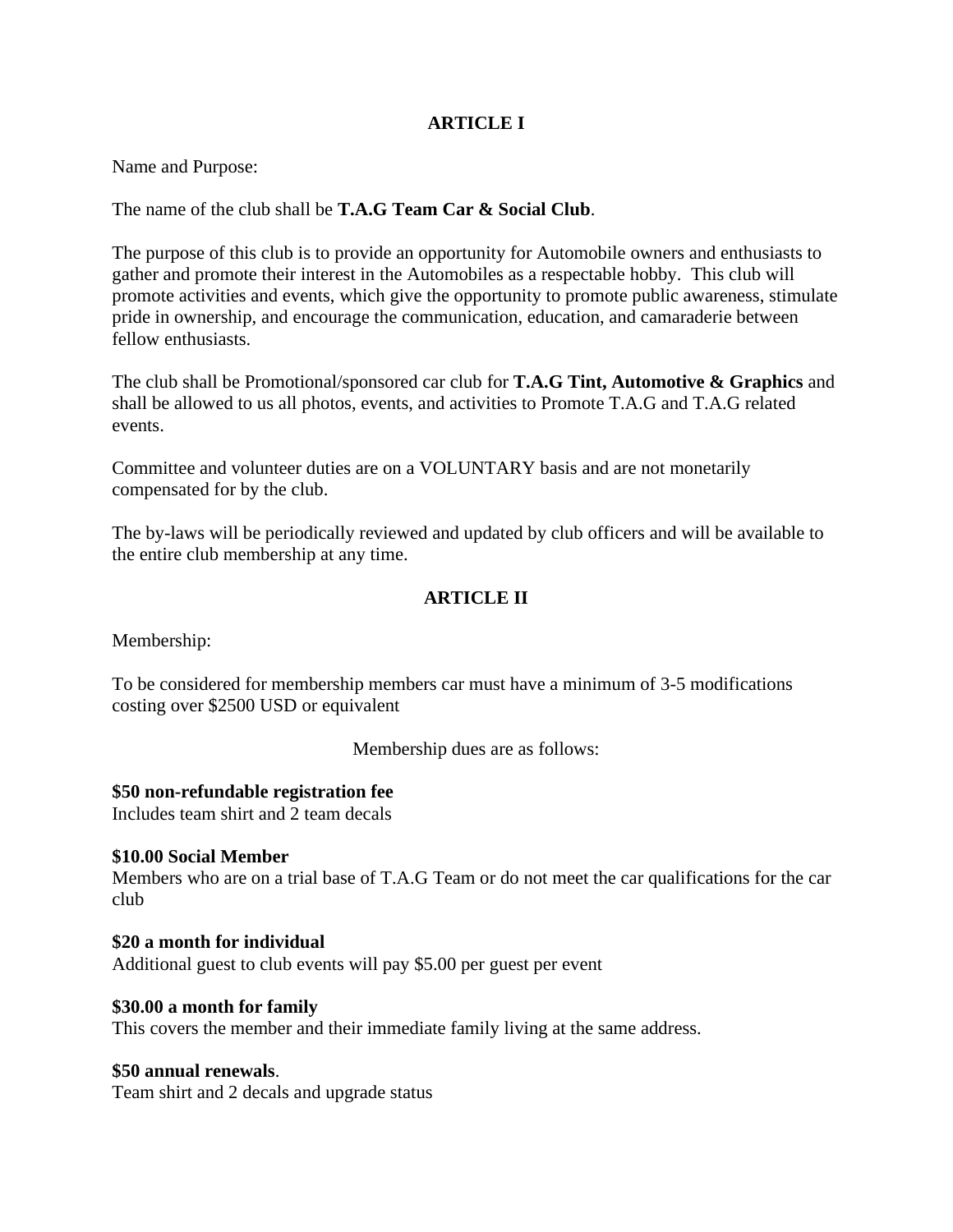All membership fees will be considered non-refundable after the  $5<sup>th</sup>$  of the month. To stop membership, member must give a 30-day notice of "intention to quit"

Any member whose dues are one month in arrears will be automatically suspended until dues are brought up to date. This suspension includes not receiving the monthly newsletter or any other club benefits.

The officers of the club will deal with any member whose behavior has become disruptive and membership may be terminated if membership is terminated due to violation of club rules all monies paid will be considered forfeit (See Club Rules).

### **Social Members have limited access to the club and are only allowed to participate in the family meets and the social meets after the drive. At no time can a social member join in any car meets or drives unless being sponsored by a car member as a ride along.**

Member upgrade status

| White        | One-year member          |
|--------------|--------------------------|
| Grey         | Two-year member          |
| <b>Black</b> | Three-year member        |
| Green        | Four or more-year member |

### Team awards

### Presented Monthly at the Team meeting and published in the Teams monthly news letter and social media.

| Car of<br>Month<br>the.   |  |
|---------------------------|--|
| Member<br>the month<br>ΟÌ |  |

Presented at the club formal and award ceremony.

| Car Awards                                                        |  |
|-------------------------------------------------------------------|--|
| Best Liked car                                                    |  |
| <b>Best Rims and Tires</b>                                        |  |
| Best Engine                                                       |  |
| <b>Best modifications</b>                                         |  |
| Outstanding color and Design                                      |  |
| Most Original car                                                 |  |
| Top Performer                                                     |  |
| Most showed (Only shows competed in during membership)            |  |
| Most Awarded car of the year. (Only awards won during membership) |  |
| Personal awards                                                   |  |
| Extra Mile Award                                                  |  |
| The MacGyver Award                                                |  |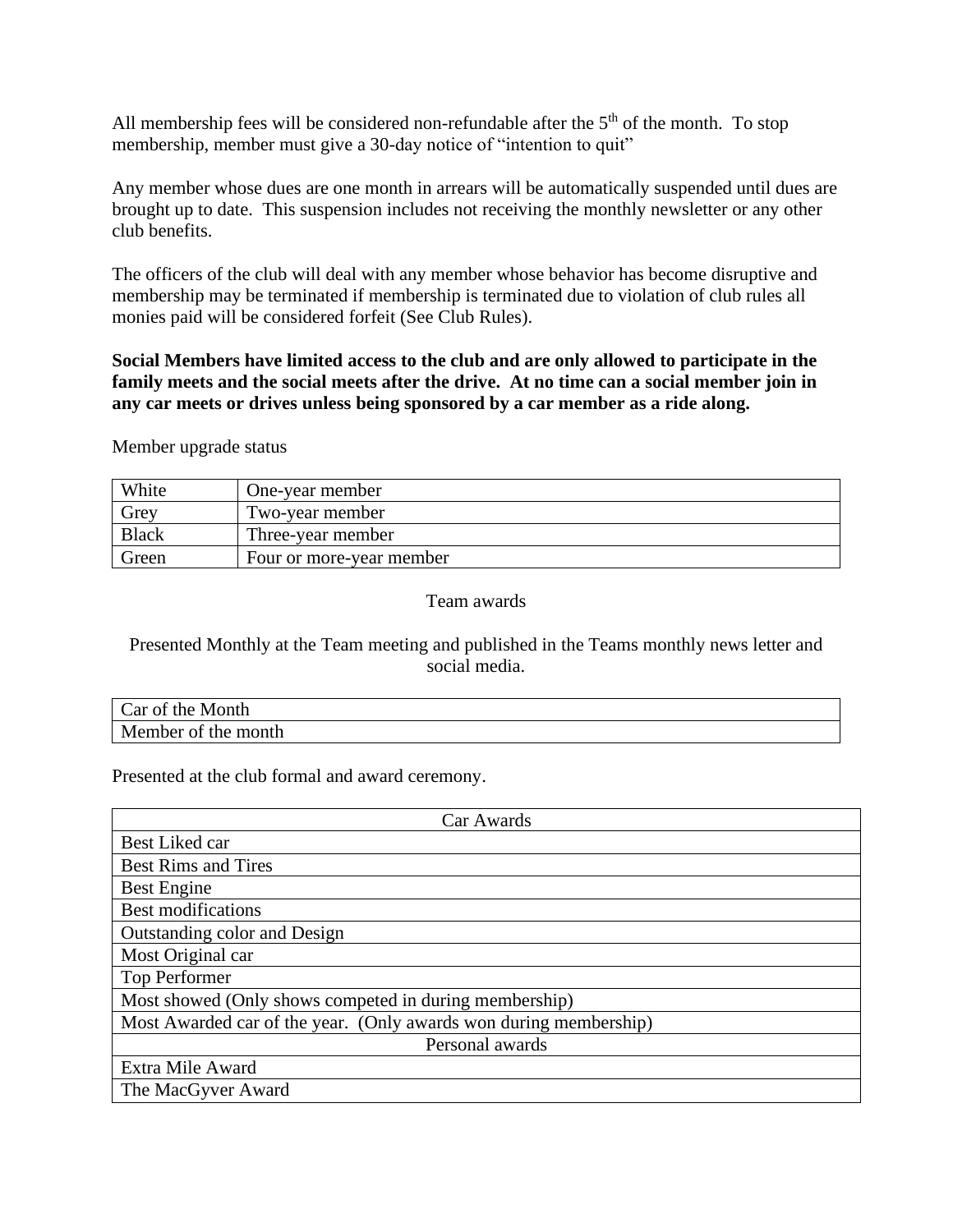| <b>Best Team Spirit</b>           |  |
|-----------------------------------|--|
| Leadership Award                  |  |
| Team Entertainer Award            |  |
| Team Tough Guy Award              |  |
| <b>MVM</b> (Most Valuable Member) |  |

# **ARTICLE III**

### **Club Rules:**

- 1. Members will conduct themselves in a reasonable and orderly manner at any meeting, activity, or event representing the club or conducting club business.
- 2. Member meetings will be restricted to participating members only. (No Extended family or Kids)
- 3. Members must participate in a minimum of two (2) car shows and four (4) charity events each year to fulfill membership. Failure to comply will result in termination of membership.
- 4. Members will comply with all Motor Vehicle laws and/or ordinances when participating in or attending any club activity, event, or gathering. In cases of private property where motor vehicle laws do not apply, members shall operate their vehicles in a controlled and acceptable manner as warranted by crowd and conditions or dictated by persons having responsibility for property. NO STREET RACING any member who receive traffic citation for street racing will be placed on probation, second citation will result in termination of membership.
- 5. All monies received by the Club for Club Participation, etc. at any event shall be deposited in the Club Account. Exceptions may be made to donate said winnings to worthy causes at the event, providing members approve the donation.
- 6. Members will respect and encourage other club members, their families, vehicles and all participants at club activities to include non-members.

Violation of the above rules may result in a verbal or written warning, or termination of membership. Once membership has been revoked, that person will not be eligible to ever rejoin T.A.G Car Club. The level of punishment is to be determined by the current club officers with consideration being given to severity of infraction and number of prior offenses. Punishment may be appealed in writing by member within ten (10) calendar days of notice of termination. Appeals will be reviewed and considered by all club officers. Decision of appeal, if exercised, is final.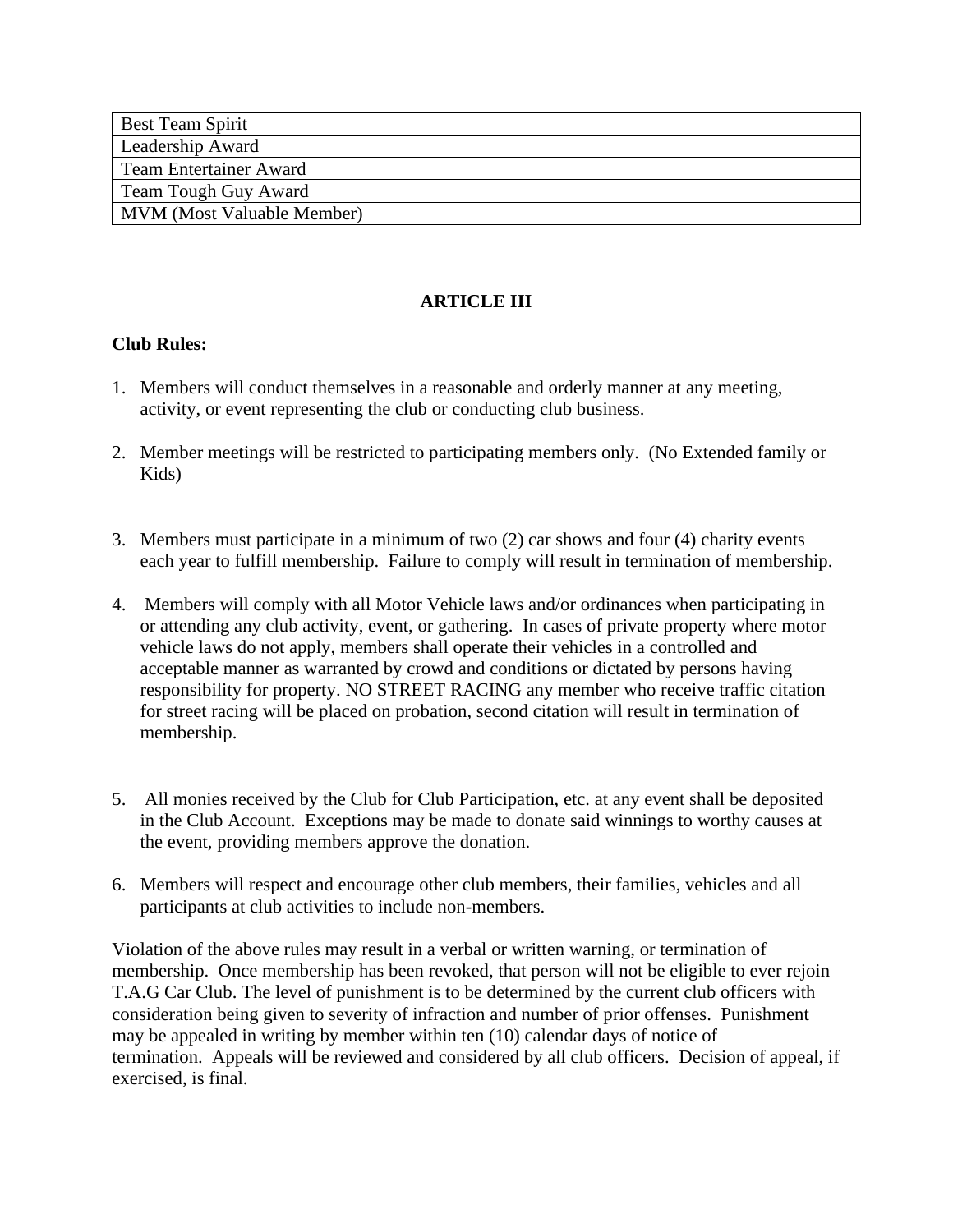### **ARTICLE IV**

Meetings:

Meetings shall be held on the **4 th Sunday of each month**. Location of the meeting will be posted in the teams Newsletter and social media pages on the 1<sup>st</sup> of every month.

The club president or his/her designee shall preside over all club meetings. Club officers present at each meeting shall maintain order at the meetings.

### **ARTICLE V**

Power Vested in the Club:

The control of the club shall be vested in its Leadership.

Making a Motion:

Any eligible member may make a motion, and then must be seconded by another member before it can be presented for a vote. A majority vote of eligible members attending the meeting will be necessary for a motion to pass, but if not in the best interest of the business can be overruled by leadership.

#### **ARTICLE VI**

#### Club Officers: **Elections shall be held in the January Meeting for the following positions only: Secretary, Newsletter editor, and Cruise director.**

Eligibility for Officers will be limited to members whose dues are current prior to elections.

Officers my hold the same office with no term limits.

In the event of the loss of an officer who cannot fulfill an entire term, officers will nominate from the existing membership to fill that position until the next election term and will bring that nomination before the club membership.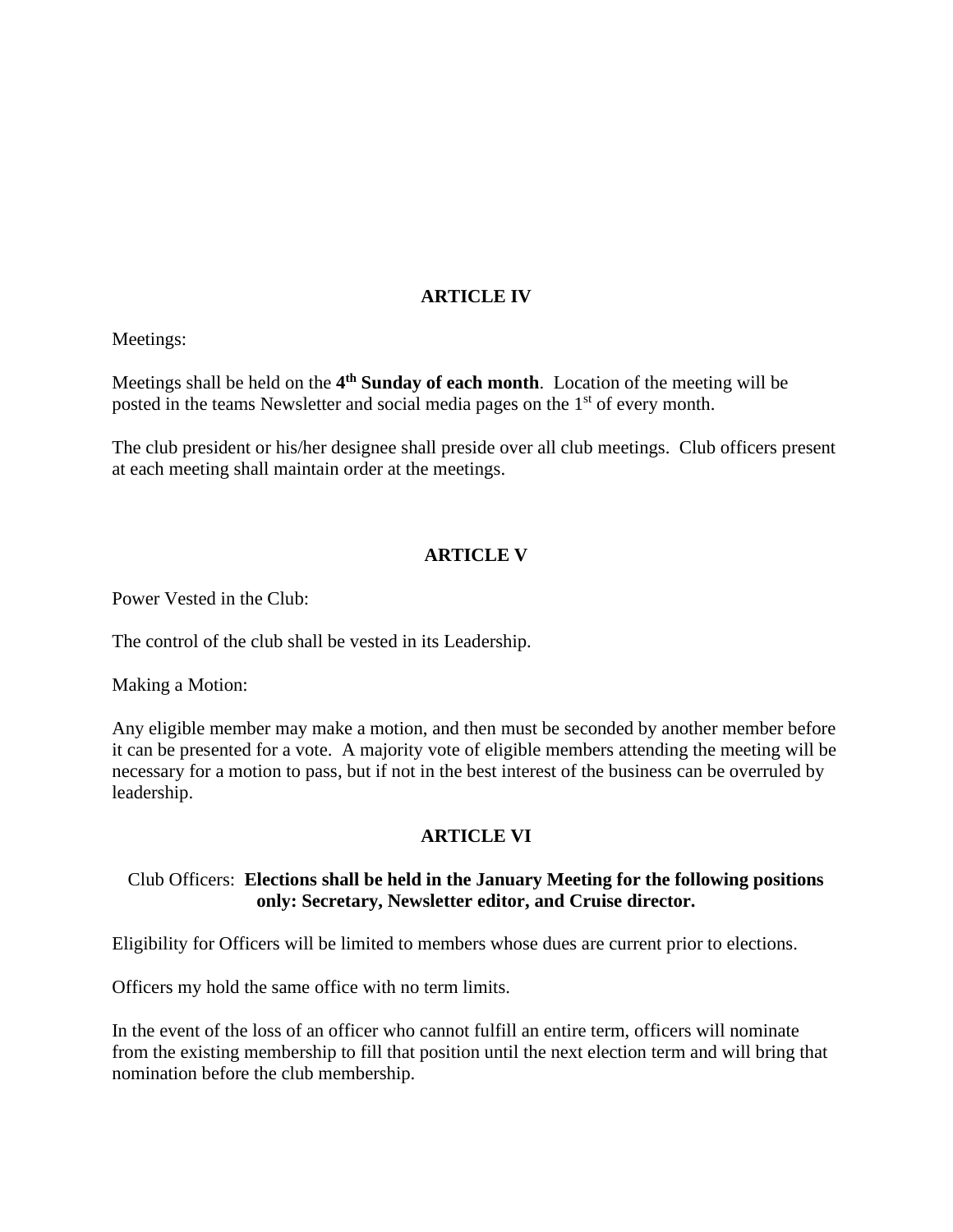Officers will meet throughout the year as needed to discuss club business, events, etc. For any officer decision, including but not limited to, event scheduling, disputes, etc., the majority vote of the officers will stand as the final decision.

**Committees:** Committees will be formed throughout the year to run various club activities. These committees usually include but are not limited to volunteer club members who have an interest in or knowledge of the activity for which that committee formed.

Committee members will meet as needed to discuss activity or event issues. As with the officers, a majority vote of the committed shall stand in settling disputes, rescheduling of events, activities during the events, and rules for the events that do not override the Club Membership Rules stated herein. That final decision shall then be presented to the club officers for authorization.

Financial decisions shall not be enacted until voted upon and passed by club officers.

In the event of the loss of a committee member who cannot fulfill their duties, committee members will ask for a volunteer to fill that position.

# **ARTICLE VII**

Duties:

### **President:**

- Oversee and administrate the activities of the club.
- Oversee the duties of the other officers.
- Be responsible for all awards, trophies, and presentations as voted on by all club officers.
- Preside over all club functions and maintain order.

### **Vice-President:**

- Assist the President as needed.
- Preside over meetings and other events should the President by unavailable.
- Help maintain order at all club functions.

### **Secretary:**

- Help maintain order at all club functions.
- Take care of club correspondence.
- Help schedule club events.
- Maintain the club by-laws.
- Take notes at the monthly meeting for assistance in generating the monthly newsletter.

### **Treasurer:**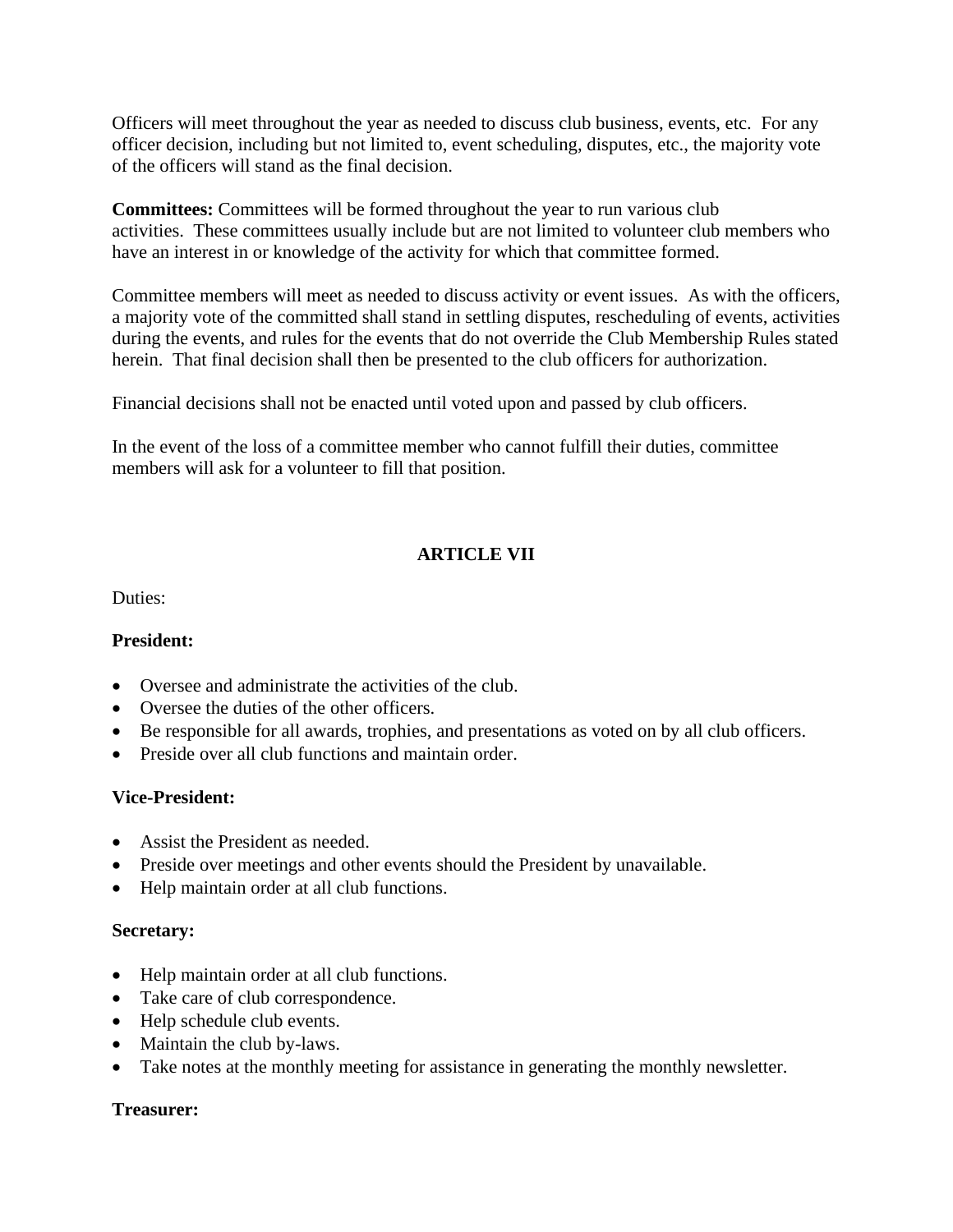- Maintain club financial records.
- Help maintain order at club functions.
- Tally all monies collected at meetings, shows, raffles, such as dues, entry fees, etc. and make bank deposits as necessary.
- Provide a financial statement to the club membership as requested and notify other officers of any trends that may be cause for concern to the club.

#### **Newsletter Editor:**

- Generate the monthly newsletter with assistance from club officers and distribute to members on a timely basis.
- Help maintain order at all club functions.
- Assist the Secretary with club correspondence or other duties if needed.
- Keep membership records up to date and provide them to other officers upon request.

#### **Cruise Director:**

- Schedule periodic club events (parades, cars show, cruises, etc.) and provide information to the Newsletter Editor in a timely manner for inclusion in the newsletter.
- Assist the President or other club officers as needed.
- Help maintain order at all club functions.

## **ARTICLE VIII**

Club Property:

All club equipment, papers, pictures, records, etc. shall remain the property of **T.A.G Team Car Club** and be inventoried annually. Club Property will be used for club events only and not for personal use, unless otherwise authorized by club officers.

All club membership records shall be held confidential and accessible only to the club officers.

### **ARTICLE IX**

Personal Liability:

In consideration of the acceptance of the right to participate, entrants, participants and members of their party do hereby release and discharge **T.A.G Team Car Club** and its event sponsors of any and all known and unknown damages, injuries, losses, judgments and/or claims from any cause whatsoever that maybe suffered by any entrant to his person or property. Further, each entrant expressly agrees to indemnify all of the forgoing entities, firms, persons from any and all liability occasioned or resulting from the conduct of entrants of any participant assisting or cooperating with the entrant under the direction or control of entrant. We reserve the right to refuse admittance to or to dismiss anyone for unacceptable conduct at our discretion. The club shall not be held liable for any loss or damage due to fire, theft, weather, vandalism, or accidents